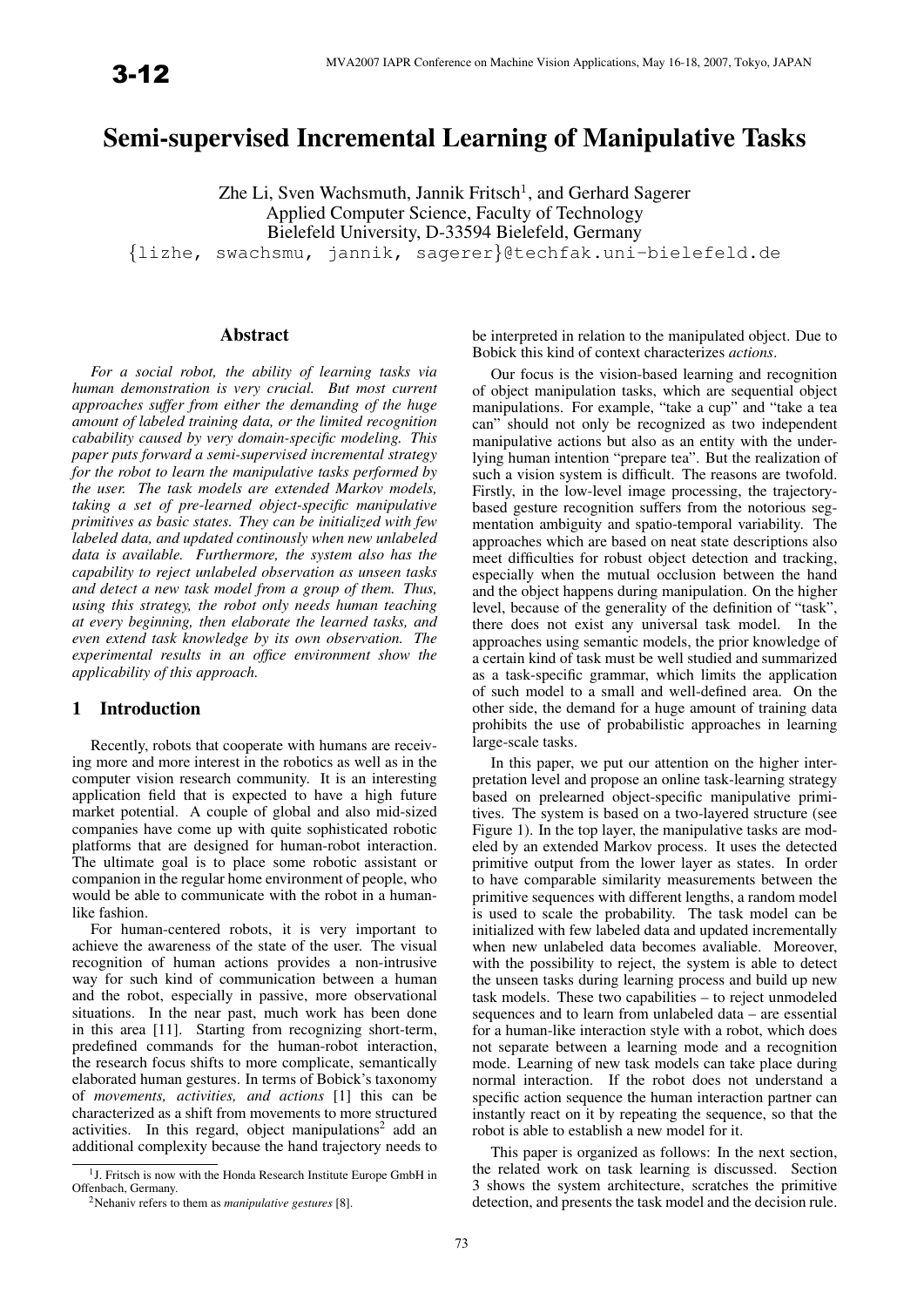The learning strategy is described in detail in Section 4. Section 5 is dedicated to system evaluation. After that, the paper is closed by a summery.

# 2 Related work

Over the past years, a bunch of work has been carried out to learn and recognize the long-term human actions. In order to recognize the Japanese tea ceremony, a Stochastic Context Free Grammar (SCFG) is build up by Yamamoto according to the performing rules in the ceremony [12]. In Chan's work, a simple feature vector is used for modeling the interaction primitive, e.g. *approach*. The transition of the semantic primitives are modeled by HMM [2]. These semantic approaches can only be learned with prior structural knowledge given by a human. Thus, as good as they are, they are only applicable in pre-defined domains.

In the smart homes project, the inhabitant actions of the user are predicted according to task models, which are Markov models that have been generated from an unsupervised clustering of the data recorded in 1250 days [10]. For a household robot, it may be feasible to group similar activities after observing a certain amount of tasks for many times. But more naturally, users will expect that the robot is able to learn some tasks from only a few demonstrations. Pardowitz developed a task precedence graph (TPG) for such purpose. The TPG could be initialized as a most restrictive model with one instance and incrementally generalized by including more logical transition possibilities [9].

Our scenario prohibits us to use a large amount of data as Rao and Cook [10]. Similar to Pardowitz et al. [9], our approach chooses an incremental way to learn the Markov model of the task. But what goes beyond it is that our approach has a probabilistic similarity measure of the unlabeled sequence given a learned model, which leads to the capability of the rejection of unseen tasks and group them into new tasks unsupervisedly.

#### 3 System Architecture

In our definition, the manipulative task has two semantic layers. The bottom layer consists of the object-specific manipulative primitives. Each object has its own set of manipulative primitives because we argue that different object types serve different manipulative functions and even manipulations with the same functional meaning are performed differently on different objects. The top layer is used for representing the manipulative task, which are modeled by typical transitions between certain manipulative primitives. The system architecture is shown in Figure 1. From bottom to top, a processing thread is created for each detected object. Thus, the feature computation and HMMbased recognition are performed in parallel for different objects. The task level takes all detected primitives from different threads as input. The task decision is based on matching the total sequence with the different task models. For recognition, a top-down process utilizes the task-level prediction of possible primitives for a task-driven attention filter on the low-level image processing.

# 3.1 The manipulative primitive detection

The manipulative gesture is different to the face-toface interactional gesture because it reflects the interaction between the human hand and the objects, not the pure hand



Figure 1: System architecture

movement with a meaningful trajectory. The hand is detected in a color image sequence by an adaptive skin-color segmentation algorithm (see [3] for detail) and tracked over time using Kalman filtering. The hand observation  $o_t^{\text{hand}}$ is represented by the hand position  $(h_x, h_y)_t$  at time t. In order to avoid occlusion problems with interacting hands, we use an object recognizer based on the Scale-invariant Feature Transform (SIFT) [6] on the static scene. Then, object-dependent primitive actions are purely defined based on the hand trajectory that approaches an object instead of considering the object in the hand as a context. If a moved object is applied to another object, the second object defines the object context. The observation vector of a detected object  $o_i^{\text{obj}}$  contains its position  $(o_x, o_y)$ , a unique identifier (ID) for each different object type in the scene and its height  $o_h$  and width  $o_w$ . So the object observation vector for a single object is:

$$
\mathbf{o}_i^{\text{obj}} = (o_x, o_y, \text{ID}, o_h, o_w). \tag{1}
$$

As mentioned before, a processing thread is created for each detected object. In the processing thread for object *i*. The five-dimensional feature vector  $v_f$  which represents the interaction of the hand and the object is calculated from  $\mathbf{o}^{\text{hand}}$  and  $\mathbf{o}^{\text{obj}}_i$ . It contains the features: magnitude of hand speed v, change of the hand speed  $\Delta v$ , change of speed direction  $\Delta \alpha$ , distance r between the object and the operative hand scaled by object size, as well as the angle  $\gamma$  of the line connecting object and hand relative to the direction of the hand motion.

$$
\mathbf{v}_f = (v, \Delta v, \Delta \alpha, r, \gamma) \tag{2}
$$

The features are invariant with regard to translations, minor scale, and small rotations.

In the object manipulations, we argue that the more meaningful hand movements happens in the vicinity of the object. In our setting it is centered in the middle of the detected object and limited by the ratio  $\beta$  of its radius and the object size. Because of possible occlusions during the manipulation and the local uncertainty while moving an object, we concentrate on the semantic information of typical trajectories in the vicinity of a static objects. These are termed object-oriented manipulative primitives, e.g.,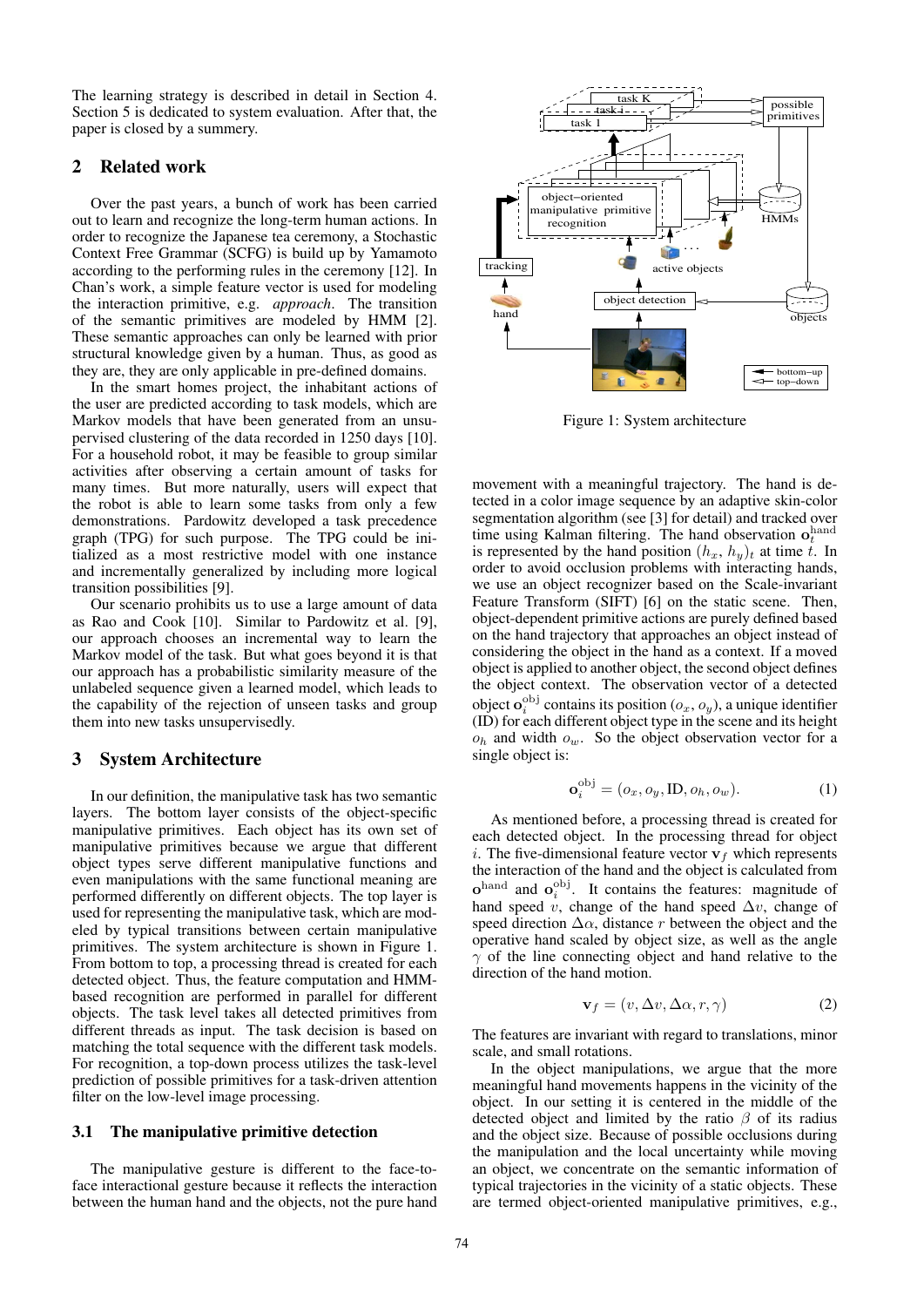"take a cup". They are modeled by HMMs. Different to the normal parameter set (the initial, transitional, and observational probabilities of a HMM), terminal probabilities are added. Each of them reflects the probability of a HMM to terminate given a hidden state and is calculated similar to the initial probabilities, except using the last states.

In order to spot the primitive from the trajectories, a PF called Sampling Importance Resampling (SIR) is used (better known as CONDENSATION introduced by Isard and Blake [4]). The resampling step in the particle propagation is able to adapt the starting point of the model matching process if the beginning of the primitive does not match the beginning of the segment. The terminal probability gives an estimation of the primitive's ending point. This combination to a certain extent solves the problem of the forwardbackward algorithm which needs a clear segmentation of the pattern. Therefore the manipulative primitives can be detected from a long-term observation. The details of PF based HMM matching can be found in [5].

#### 3.2 Model of the task

The manipulative tasks are modeled as a first-level Markovian process which is the same as Moore's definition [7]. Although this assumption violates certain domain dependencies, it is an efficient and practical way to deal with task knowledge. All the tasks share a set of possible manipulative primitives. The model  $\Lambda_i$  for a manipulative task  $i$  contains the transition matrix  $A_i$ , the initial probability  $\Pi_i$ , the terminal probability  $E_i$ , and a threshold  $\text{Th}_i$ . Suppose the result from the manipulative primitive recognition is the sequence  $P<sub>o</sub>$ . To calculate the acceptance of a task  $\Lambda_i = (\Pi_i, A_i, E_i, \text{Th}_i)$ , a random model  $\Lambda_r$  is used, which has no associated threshold and is learned from all the training data from different tasks. The similarity of the sequence and a task model  $s(i, P<sub>o</sub>)$  is calculated as:

$$
s(i, P_o) = \log(\frac{p\{P_o | \Pi_i, A_i, E_i\}}{p\{P_o | \Lambda_r\}})
$$
(3)

Taking the possible rejection into consideration, the task decision  $d(P<sub>o</sub>)$  for recognition is:

$$
d(P_o) = \begin{cases} \arg \max_i (s(i, P_o) | s(i, P_o) > \text{Th}_i) \\ \text{null} \end{cases}
$$
(4)

In the following section, the learning process of the model will be described.

# 4 Task Learning

In the task learning, it is supposed that the robot has some basic recognition capabilities. That means the models of object-specific manipulative primitives are trained already. The primitive detector in the lower layer turns the observation of a manipulative task to a sequences of primitives and feeds them into the learning process as input. What's worth mentioning is that the primitive detection is not perfect. Consequently, both the labeled and unlabeled training data for task learning could have possible deletions, insertions, and substitutions in them.

The semi-supervised learning process is shown as pseudocode in Figure 2. It starts from a small set of labeled sequences. Suppose there are  $n$  different labels,  $n$  manipulative task models will be constructed. The model for /∗ *Supervised Learning* ∗/ 1. construct  $\Lambda_{1...n}$  and  $\Lambda_r$  from labeled data 2. find  $P_i^{\text{th}}$  for each task model  $\Lambda_i$   $(i = 1 \dots n)$ /∗ *Unsupervised Learning* ∗/ for each new unlabeled sequence  $P_m$  do 1. update random model  $\Lambda_r$ 2. compute  $d(P_m)$  (see Eq. 4) if  $d(P_m) = j$  then update task model j else  $\{d(P_m) = \text{null}\}$  $i^* = \arg \max(s(i, P_m))$ if  $s(i^*, P_m) \geq Th_o$  then 1. update task model  $\Lambda_{i^*}$ 2. choose new  $P_{i^*}^{\text{th}}$ else  $\{s(j^*, P_m) < Th_o\}$ /∗ *reject* P<sup>m</sup> *as unseen task* ∗/ insert  $P_m$  into buffer if buffer is full then 1. build a task model  $\Lambda_{n+1}$ 2.  $k^* = \arg \min (s(n+1, P_k^{\text{buffer}}))$  $k=1...l_b$ if  $s(n+1, P_{k^*}^{\text{buffer}}) \geq Th_o$  then 1. take  $\Lambda_{n+1}$  as a valid task model 2.  $n \leftarrow n + 1$ else  $\{s(n+1, P_{k^*}^{\text{buffer}}) < Th_o\}$ delete the sequence  $P_{k^*}^{\text{buffer}}$ 

Figure 2: Pseudocode of semi-supervised task learning

task  $i$  that is learned from  $u$  labeled data is represented as  $\Lambda_{i,u}$ .  $\tilde{A}_{i,u}$  is the matrix recording the counts of all transitions between the primitives which happened in the labeled data. In order to account for unseen events, we use a simple "adding one" method. Consequently, the matrix  $A_{i,u}$  is the resulting matrix  $1 + \tilde{A}_{i,u}$  normalized in column.  $\Pi_{i,u}$ ,  $E_{i,u}$  and the parameters in  $\Lambda_r$  are computed in the same way. But the random model  $\Lambda_r$  is learned using all the sequences from different tasks. Given  $\Lambda_r$  and  $\Lambda_i$ , the similarity measurements of the labeled sequences from one task can be calculated according to Eq. 3. Then,  $\text{Th}_{i,u}$  is set as the minimum of them and the corresponding sequence is saved in memory as the instance of worst matching  $P_i^{\text{th}}$ .

When an unlabeled sequence  $P_m$  is perceived, the random model is updated first. As a consequence, the  $\text{Th}_{i,u}$ is renewed to  $\hat{\text{Th}}_{i,u}$ . Afterwards, the decision of  $P_m$  is made based on Eq. 4. There are two possibilities. Case 1, the sequence is sorted into task j. The task model  $\Lambda_j$ will be updated. Case 2, the decision is null which means no  $s(i, P_m)$  greater than  $\hat{\text{Th}}_{i,u}$ . Because this decision is only made according to the current task models, in order to group similar sequences and update a task model during the learning process, a general lowest matching threshold  $Th<sub>o</sub>$  is introduced, which defines the allowed loosest match between the sequence and its task model. So when the process entered case 2, the best matching task model  $i^* =$  $\arg \max(s(i))$  is computed. Dependent of the comparison of  $s(i^*, P_m)$  and  $Th_o$ , the case 2 is divided into two subcases. Case 2.1, if  $s(i^*, P_m)$  is greater than  $Th_o$ , the sequence is labeled as  $i^*$ . The task model  $\Lambda_{i^*}$  will be updated and the worst matching sequence of this model will be evaluated again. The case 2.2 means the all  $s(i, P_m)$ are less than  $Th_o$ . This means it is far away from known models and just rejected as an unseen task.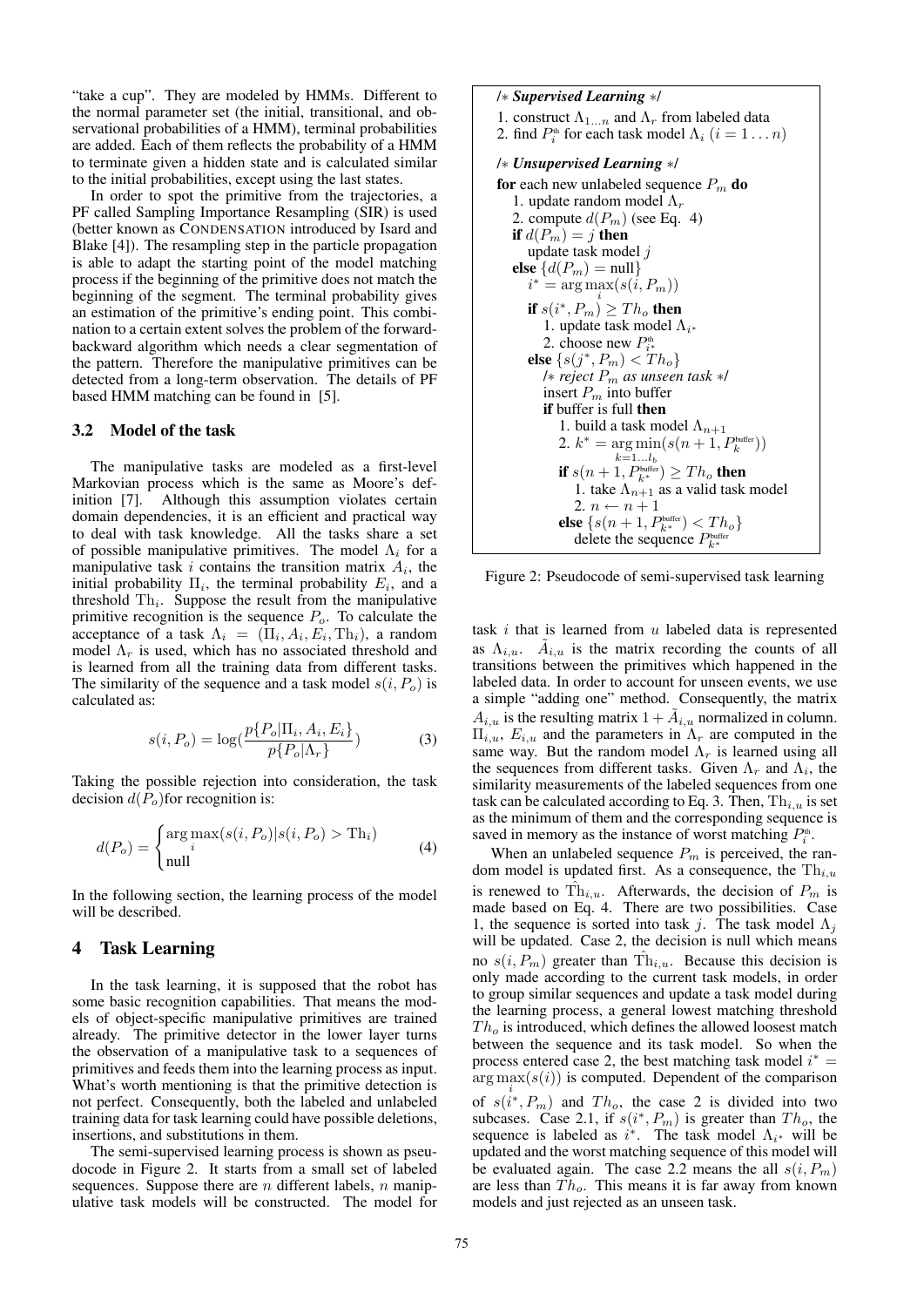A new sequence is labeled when the process goes into case 1 or case 2.1. The corresponding task model will be updated. Suppose  $\tilde{A}_{i, \text{one}}$  represents the transition of the primitives in the new sequence,  $A_{i,u+1}$  is the normalized  $1 + \tilde{A}_{i,u} + \tilde{A}_{i,one}$ . The update of  $\Pi_i, E_i$  is in the same vein.

When the process has entered the case 2.1, the task threshold will also be updated. The similarity measurements of the sequence in memory and the new observation given the updated model are calculated again, the task threshold  $\text{Th}_{i,u+1}$  and the sequence in memory will be set to the smaller matching result and the corresponding sequence.

Because of the task rejection, this learning strategy could be extended to learn new tasks unsupervisedly based on current task models. Considering also the possible false negative task rejection, a buffer with a pre-defined length  $l<sub>b</sub>$ is used to save the rejected sequences. Once the buffer is full, a temporary model is built up based on the sequences in it. If all similarity measurements between the sequences and the new model are above the  $Th<sub>o</sub>$ , this model is taken as a valid learned new task model and the buffer is emptied for next new model. Otherwise, the sequence with lowest similarity will be deleted from the buffer. Then, the next task rejection refills it and triggers the process again.

# 5 Experiments

In our experiment, a scenario in an office environment is set as the image in Figure 3. A person sits behind a table and manipulates the objects that are located on it. She or he is assumed to perform one of three different manipulation tasks: (1) *water plant*: take cup, water plant, put cup; (2) *prepare tea*: consists of take/put cup, take tea can, pour tea into cup, put tea can; (3) *prepare coffee*: consists of take/put cup, take milk/sugar, pour milk/take sugar into cup, put milk. In the experiment, each task is performed 4-5 times by 8 different persons resulting in 36 sequences for each task and a total of 108 sequences. The images are recorded with a resolution of 320x240 pixels and with a frame-rate of 15 images per second. The object recognition results have been labeled because the evaluation experiment should concentrate on the performance of the task learning.



Figure 3: The office scenario used in the experiment.

#### 5.1 Evaluation of primitive detection

To test the performance of the object-oriented manipulative primitive detection, the 108 whole task sequences are randomly divided into a training set of 60, and a test set of 48 sequences. Table 1 shows the detection results of the object-specific primitives. Because the primitives are detected from longer time observation, we use the primitive error rate (PER) defined as PER=(#Substitution + #Insertion + #Deletion)/#Truth to present the quality of the detection. Considering the random initialization of HMM,

Table 1: The detection of the manipulative primitives.

| Object | Primitive | Num. of Truth | <b>PER</b>      |
|--------|-----------|---------------|-----------------|
| tea    | take      | 16            | $27.5 \pm 9.4$  |
|        | put       | 16            | $6.8 \pm 1.9$   |
| milk   | take      | 14            | $33.5 \pm 11.6$ |
|        | put       | 14            | $12.8 \pm 5.6$  |
| sugar  | take      | 13            | $53.1 \pm 19.6$ |
| cup    | take      | 48            | $7.7 \pm 3.5$   |
|        | put       | 42            | $15.6 \pm 2.8$  |
|        | pour      | 43            | $21.5 \pm 6.9$  |
| plant  | water     | 16            | $38.1 \pm 24.2$ |

the Baum-Welch algorithm ran 10 times to achieve the standard deviations. Though the results are not perfect, they provide a good chance to evaluate the task learning under noisy input.

#### 5.2 Manipulative task learning

The second evaluation assesses the semi-supervised learning of the manipulative tasks. For every task, the whole training set contains the primitive sequences detected from 20 observations, 16 sequences are testing data. Figure 4 shows the results of recognition rate of the different tasks given different length of labeled data in the training set. In the figure the recognition error rates of the tasks, especially the error rates caused by rejection, decrease quickly when the length of labeled data increase from 1 to 4, and become stable when the length gets larger. That indicates the acceptance threshold of the task models can not be correctly set without enough labeled data. The reason for that is that too few labeled sequences of a task will lead to biased models and quite small similarity measurements for the unlabeled sequences. In this case, the system rejects them as unseen tasks. Thus, the threshold stays quite high and cause a lot of rejections during testing. In the experiment, in order to test the new task learning



Figure 4: The recognition error rates based on different lengths of labeled data

strategy, only labeled data from two tasks are given. From